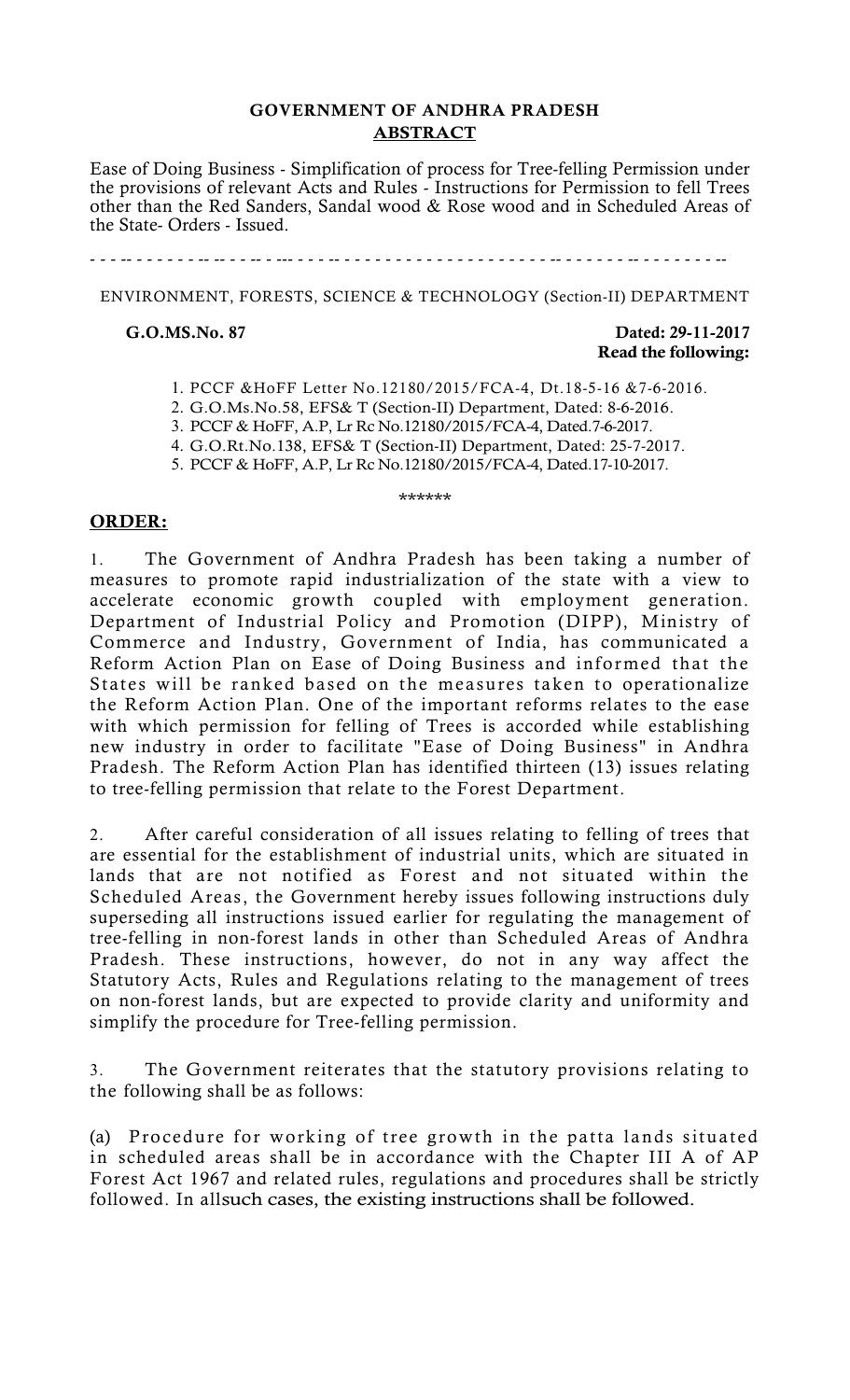(b) The procedure for working of trees in areas classified as "Forest" in Government Records shall be as follows:

*"As these lands are classified as "Forests" in Government records, the provisions of Forest (Conservation) Act, 1980 will be applicable in such cases. In such cases, prior permission of Government of India is essential for felling the trees and conversion of such forestland for any non-forestry purpose. Detailed Guidelines and procedure for submitting online application for seeking prior permission from Government of India under Forest (Conservation) Act, 1980 are available at Ministry of Environment, Forest &Climate Change (MoEF&CC, Govt. of India's website: forestsclearance.nic.in.)*

4. The procedure for working of tree growth in all other types of lands, other than those mentioned at Paragraph-3 above and other than Red Sanders, Sandal Wood and Rose Wood Trees, as follows:

a) The detailed procedure covering all applicable steps from submission of application to approval of application online is published on Department's website (www.forests.ap.gov.in).

b) A comprehensive list of documents to be submitted as part of the application are mentioned on the web site. (www.forests.ap.gov.in).

c) Clear timelines are notified on the web site. (www.forests.ap.gov.in).

d) The applicants/entrepreneurs shall be able to fill up and submit application in Form-13 online and pay all associated fees online. Applications are processed and approved by the Competent Authority online and the applicant will be able to track the status of the application online.

e) The Tree Felling Permission document can be viewed and downloaded online by any third party using the Certificate Number.

#### **Procedure for grant of Tree-felling Permission**

5. Person/Firm/Institution intending to fell trees existing in the patta/private land or Government assigned/leased land for the purpose of establishing new industry in the state of Andhra Pradesh shall submit Application online in FORM-13 along with details of trees proposed to be felled, duly accompanied with required documents and the prescribed fees and the security deposit essential for re-planting of the area as provided under Andhra Pradesh Water, Land &Trees Act 2002 (APWALTA). The details of trees to be felled along with the required documents, enclosures, and certificates will have to be uploaded with application form through the online portal. The applicant will be able to monitor the status of application online by using the user I.D. and password generated for each application.

6. An amount of Rs.50.00 (Rupees fifty only) per tree for urban residential and Institution areas, Rs.100.00 (Rupees Hundred only) per tree for commercial areas and Rs. 25.00 (Rupees Twenty Five only) per tree for rural areas shall be paid as inspection fee as prescribed under APWALTA/APWALTA Rules, as revised from time to time. The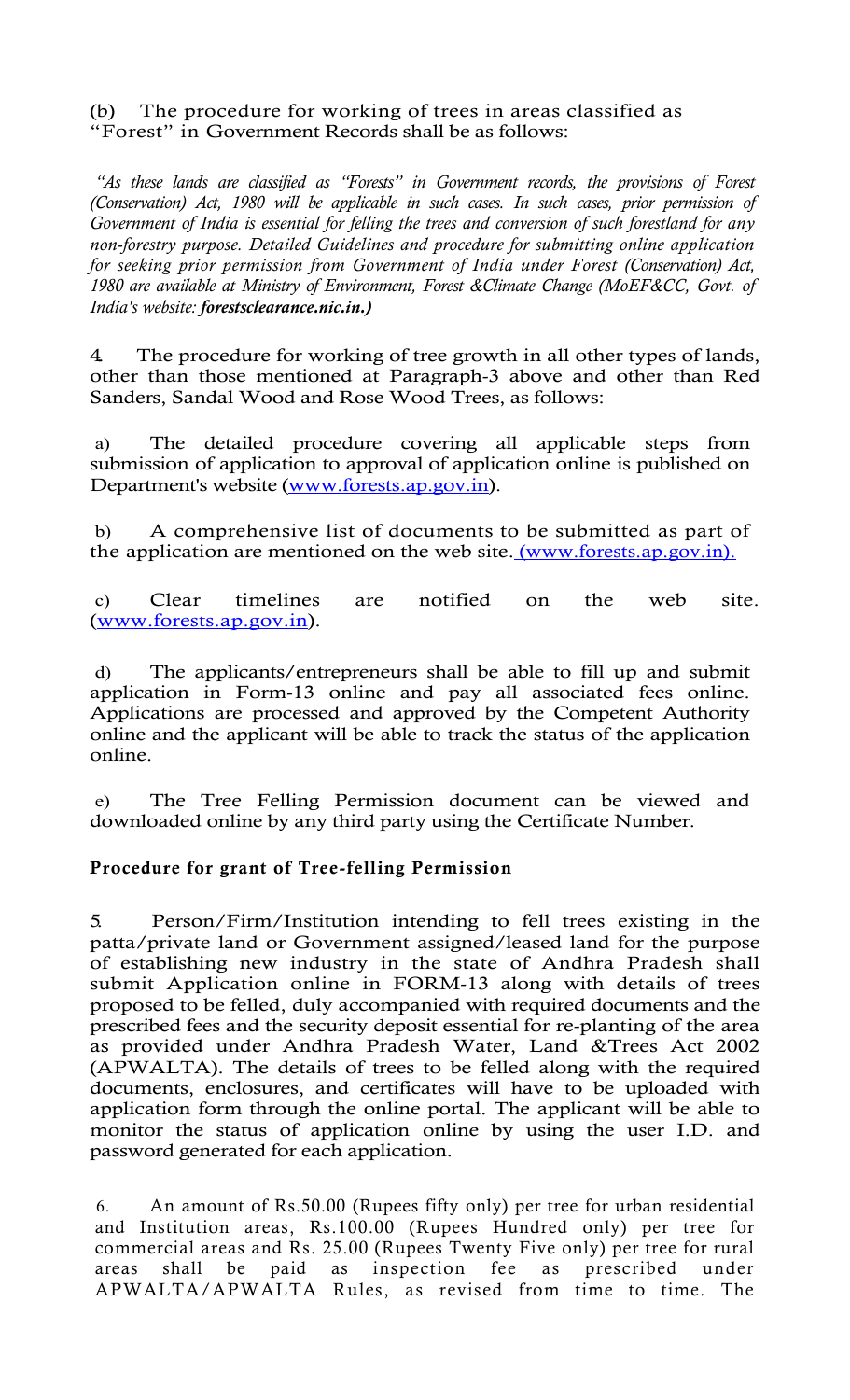inspection fee shall be paid online through the Payment portal. A systemgenerated receipt will be made available to the applicant for the fee paid.

7. The applicant shall upload the list of trees proposed to be felled in FORM-A as Excel sheet embedded in Application Form. If the tree growth proposed to be felled is exempted under APWALTA/APWALTA Rules, no further permission for felling of such trees will be required. At present, trees belonging to Eucalyptus, Subabul and Casuarina species are exempted from tree felling permission under APWALTA/APWALTA Rules.

8. For trees other than Eucalyptus, Subabul and Casuarina, the details have to be furnished by the applicant in Form-13 as per the APWALTA/APWALTA Rules and enumeration list of trees to be felled has to be uploaded in FORM-A. For tree species not exempted under WALTA, prior felling permission from Divisional Forest Officer (DFO) will be required. If such trees are felled without prior permission, the same will be an offence under the WALTA Act and the offender will be liable for punishment under the provisions of APWALTA Act/Rules and Andhra Pradesh (Forest Produce) Transit Rules 1970/Andhra Pradesh Forest Act, 1967.

9. The Applicant will be required to upload the "Certificate of Ownership of Premises and Trees" proposed to be felled as obtained from the concerned Tahsildar in FORM-B required under Rule 5(3) of Andhra Pradesh Forest Produce (Transit) Rules, 1970, while applying for the treefelling permission.

10. On receipt of details furnished along with the Application Form online, the Divisional Forest Officer (DFO) concerned will verify the completeness of online application submitted in Form-13 along with the enumeration list of trees to be felled in FORM-A and Certificate of Ownership of premises and Trees in FORM-B. The D.F.O. will also verify the online payment made by the applicant and will do the randomization process to select one of the Forest Section Officers in the concerned Range of Division for inspection. While doing such randomization process for selection of neutral Forest Section Officer for inspection, it shall be ensured that the same Forest Section Officer will not inspect the same establishment twice consecutively. He shall forward the online application to the Forest Range Officer within (2) days of receipt of application in complete shape.

11. If any deficiency is noticed, the same shall be informed to the applicant through e-mail within (3) days. Simultaneously, SMS alert will also be sent to the applicant on the registered mobile number. The applicant also can verify the status of his application online on the portalwww.frests.ap.gov.in.

12. The List of documents to be uploaded by the Applicant include the following:

- i. Form A: Enumeration list of trees to be felled
- ii. Surveyed Sketch of land
- iii. Location Map of the land
- iv. FORM-B: Certificate of Ownership of Premises and Trees" issued by Tahsildar.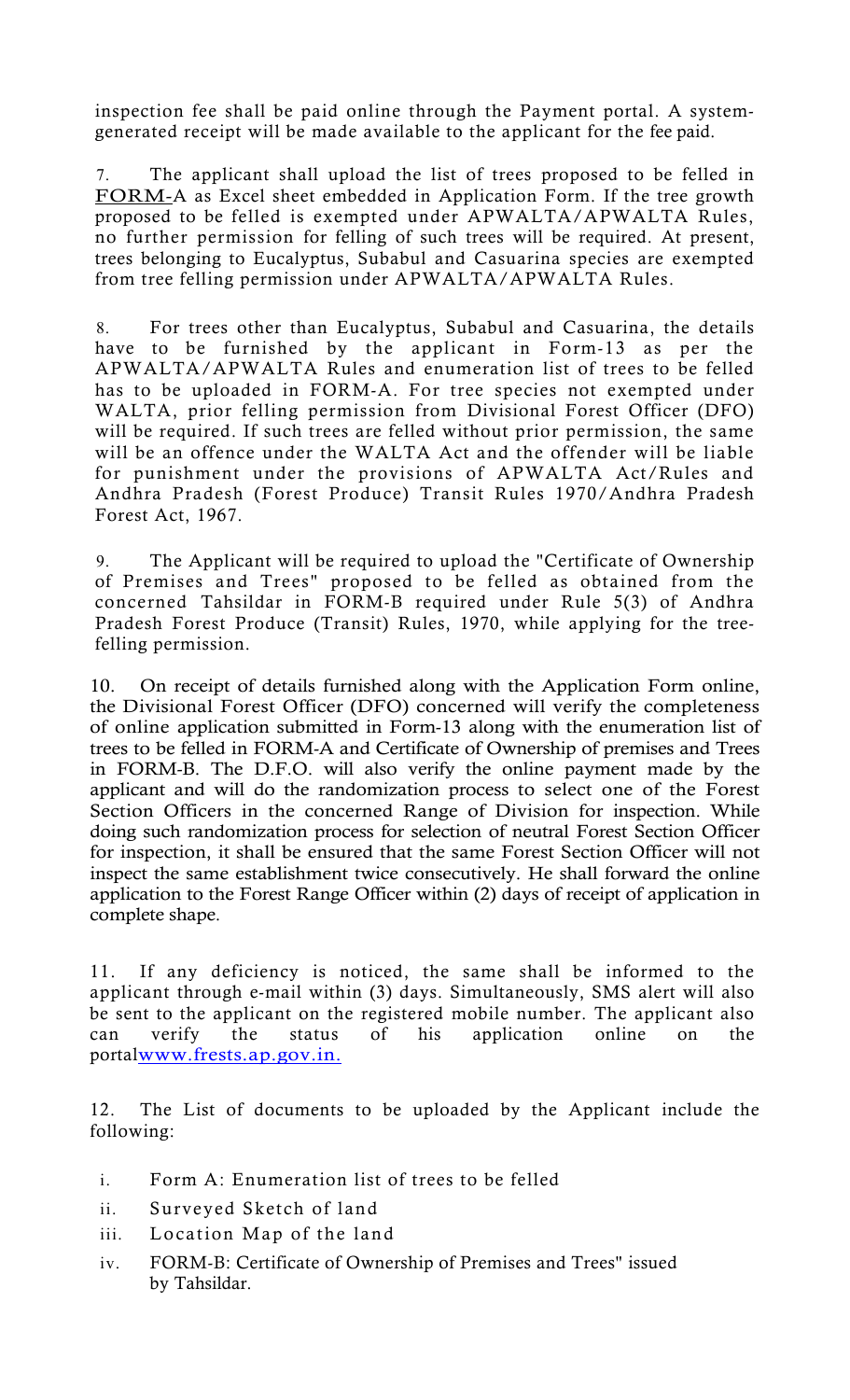v. Authorization letter for the Applicant in case of Industry.

## **Categorization of Trees Sought for Felling**

13. The Trees sought to be given felling permission are classified based on Risk factor for inspection by the field officers as follows:-

|                       | High Risk Trees : Species of Teak, Yegisa, Nalla Maddi and Bandaru                                                                |  |  |  |  |  |  |  |
|-----------------------|-----------------------------------------------------------------------------------------------------------------------------------|--|--|--|--|--|--|--|
|                       | Medium Risk Trees: All Trees other than included in High and Low risk<br>categories                                               |  |  |  |  |  |  |  |
| <b>Low Risk Trees</b> | 1. Citrus species (Orange & related species)<br>2. Borassus flabellifera (Tati, Tadi, Palmyrah)<br>3. Psidium guava (Jama, Guava) |  |  |  |  |  |  |  |
|                       | 4. Prosopisjuliflora (Seemathumma)                                                                                                |  |  |  |  |  |  |  |
|                       | 5. Achrassapota (Sapota)                                                                                                          |  |  |  |  |  |  |  |
|                       | 6. Cocosnucifera (Coconut, Kobbari, Tenkai)                                                                                       |  |  |  |  |  |  |  |
|                       | 7. Anacardium occidentale                                                                                                         |  |  |  |  |  |  |  |
|                       | (Cashew, Jeedimamidi)                                                                                                             |  |  |  |  |  |  |  |
|                       | 8. Azadirachtaindica (Neem, Vepa)                                                                                                 |  |  |  |  |  |  |  |
|                       | 9. Acacia nilotica (Nallatumma)                                                                                                   |  |  |  |  |  |  |  |
|                       | 10. Syzigium cuminii (Neredu, Jamun_                                                                                              |  |  |  |  |  |  |  |
|                       | 11. Ficus species (Marri, Ravi & related species)                                                                                 |  |  |  |  |  |  |  |

14. The applicant can Self-Certify if the Trees to be felled are categorized as Low Risk by generating a Felling-Permission online in case the following conditions are fulfilled:

*"Felling permission certificate will be generated by the system only after the applicant deposits online the required felling permission fee and the Security Deposit equivalent to twice the number of trees permitted to be felled at the rate of Rs.400 (Rupees Four Hundred) per tree to be planted. The applicant shall be bound to take up replanting as mentioned at Paragraphs-20and 21 below and if he fails to take up replanting, the Divisional Forest Officer shall take up replanting by utilizing the security deposit."* 

15. Upon the receipt of the online Application from the Divisional Forest Officer, the Forest Range Officer (FRO) having the jurisdiction shall personally verify the location and extent of Patta land/ Private land/ Government assigned land/ Government allocated land, tree growth, distance of the location from the nearest Reserve Forest etc., The Forest Range Officer shall get 100% enumeration of trees proposed to be felled recorded in a Register to be maintained for this purpose with the assistance of the selected Forest Section Officer (FSO). The Forest Range Officer will adhere to the inspection schedule as allocated by the Computer.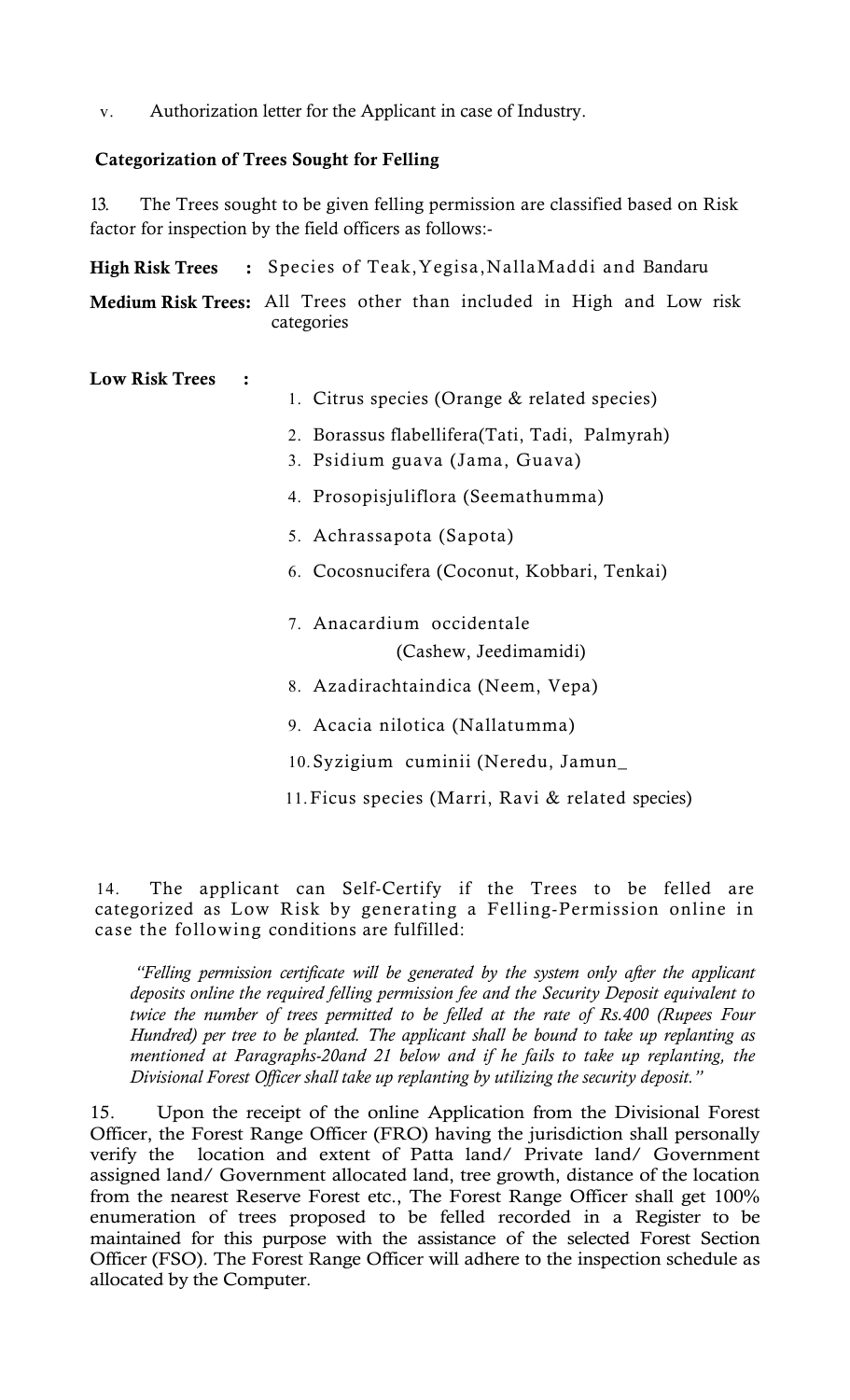16. The Forest Range Officer will test check 25% of the trees listed as High Risk category and 10% of the trees listed as Medium category in the Enumeration List as randomized by the Computer if the area is two hectares and below and/or the number of trees sought to be felled are 100 or below High Risk Category trees. However, if the proposed area is more than 2 hectares or number of trees of High Risk category sought to be felled are more than 100, the Sub-Divisional Forest Officer/Divisional Forest Officer will also carry out the test check of 10% of both High Risk and Medium categories of trees in the Enumeration List, in addition to the check done by the Forest Range Officer.

17. The list of trees to be inspected at various levels will be randomly generated by the Computer based on the criteria above. The Inspecting Officers shall complete the inspections within eight (8) days of receipt of the Application online from the Divisional Forest Officer including the inspection by the Sub DFO/DFO in related cases.

18. After verification/test check of the Enumeration List, the Forest Range Officer will upload the Inspection Report after filling relevant columns along with estimated yield of Forest Produce (timber and Fire/faggot/root wood) species wise, including Bamboo, if any, to the Divisional Forest Officer in FORM-C. This shall be completed and uploaded online within (48) hours of inspection by the FRO.

19. All the works such as marking, enumeration, extraction, stacking etc., shall be carried out by the applicant and the expenses for such works shall be borne by the applicant himself.

20. As per the provisions of APWALTA Act/Rules, applicant shall have to plant double the number of trees felled of the same species or suitable species within one year from the date of felling. The trees may be planted in the same site where the trees are permitted to be felled existed or any other suitable place close by. In case he fails to plant and raise the required number of plants, the Divisional Forest Officer will arrange for raising the required number of plants and the cost of which shall be borne by the applicant and shall be met out of the security deposit amount deposited by the applicant.

21. In order to comply with the above provisions under law, the Divisional Forest Officer will estimate and obtain a non interest bearing Security Deposit towards cost of raising required number of plants from the Applicant. On receipt of Demand Notice from the Divisional Forest Officer as included in the Felling Permission Proceedings, the Applicant shall submit Security Deposit online. The Security Deposit furnished by the applicant will be refunded on raising the required number of plants and maintaining them for a minimum period of (3) years by the Applicant. In case of failure to raise required number of plants by the applicant, the Security Deposit will not be refunded and the Divisional Forest Officer shall arrange to plant the required number of plants from the Security Deposit available with him and inform the applicant accordingly. For this purpose, the Principal Chief Conservator of Forests (HoFF) will prescribe the Unit rate per tree to be collected for raising and maintenance as required under APWALTA. The cost of protection for the plants to be raised will also be included in the cost of raising and maintenance of plantation, if the site is not well protected against biotic interference. For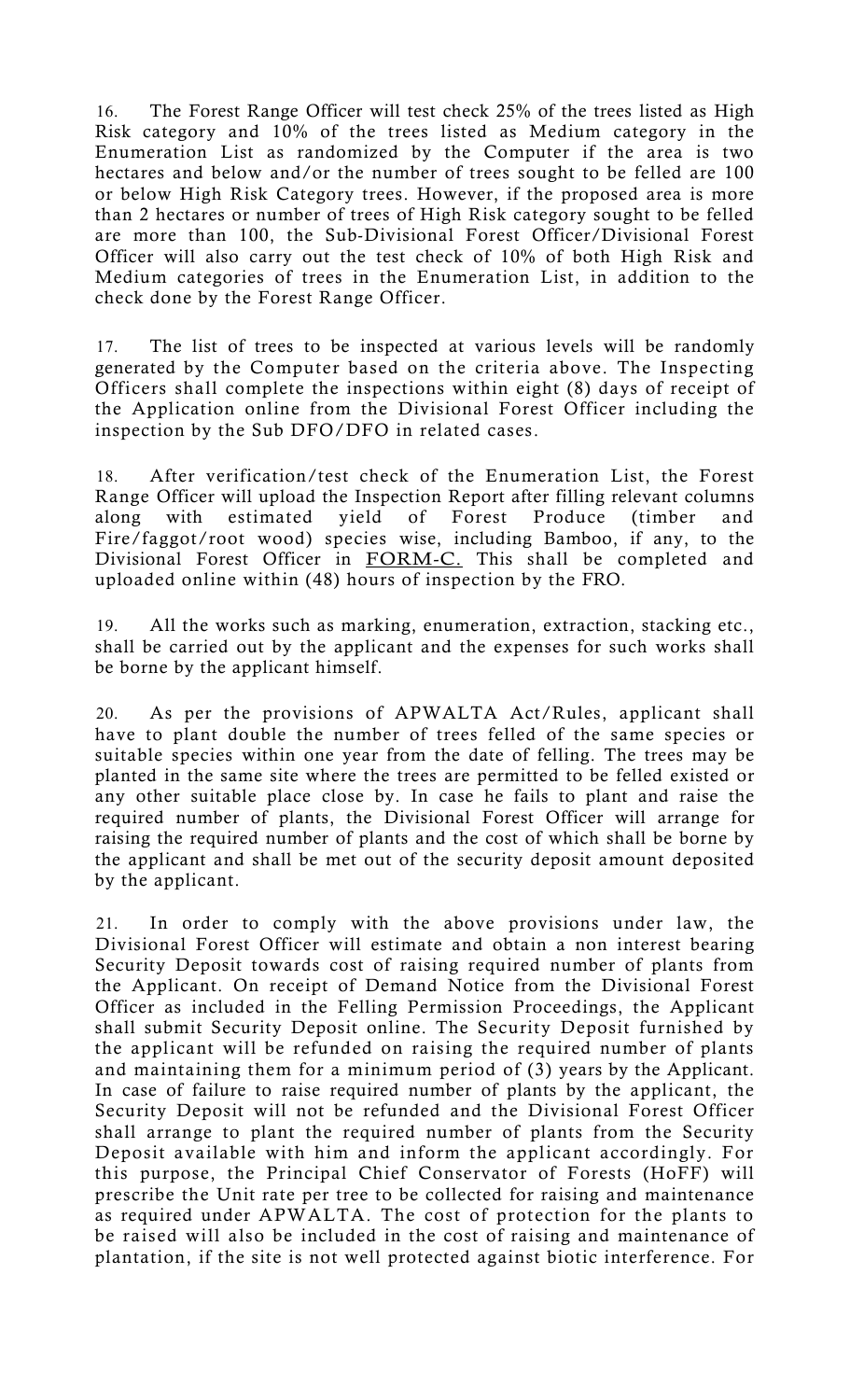the year 2016-17, the security deposit shall be collected  $\omega$  Rs 400/- per tree, which can be revised every year.

22. On receipt of Inspection Report of tree enumeration list online in FORM-C from the Forest Range Officer, the Divisional Forest Officer will accord Tree Felling Permission duly including the amount of security deposit for raising plants double the number of trees permitted to be felled within (3) days of receipt of the inspection report in FORM-D. The applicant shall take-up felling of tree growth only after receipt of the permission from the competent authority and online payment of security deposit.

23. The Divisional Forest Officer/Designated officer may not refuse the tree felling permission, if the tree:

- is dead, deceased or wind fallen;
- is silviculturally matured;
- constitutes a danger to life or property;
- substantially damaged or destroyed by fire, lightning, rain or other natural causes.

24. If the Divisional Forest Officer fails to accord tree felling permission within the stipulated time, a system generated alert will be sent to the Conservator of Forests and Principal Chief Conservator of Forests & Head of Forest Force through SMS and email for taking action at their level.

25. If the Divisional Forest Officer rejects the application for felling the trees duly recording the reasons for such a rejection, the applicant can file an appeal to the Conservator of Forests having jurisdiction over the area through online application within a period of fifteen (15) days from the date of receipt of the order by the applicant and the Conservator of Forests shall after giving reasonable opportunity of being heard may pass such orders as he / she may deem fit, within (15) days.

26. Any person aggrieved by any order made by the Conservator of Forests may appeal to the Principal Chief Conservator of Forests within a period of (15) days from the date of receipt of the order of the Conservator of Forests by the applicant and the Principal Chief Conservator of Forests after giving reasonable opportunity of being heard may pass such order as he may deem fit, within (15) days, which shall be final and binding.

27. After obtaining permission for felling tree growth from the competent authority, the applicant will take up tree felling and submit application to the Divisional Forest Officer having the jurisdiction for issue of Transit Permits under A.P (Forest Produce) Transit Rules.

28. For issuing Transit Permits, the Forest Range Officer / Divisional Forest Officer concerned shall follow the provisions under A.P. (Forest Produce) Transit Rules and the instructions / Circulars issued by the Principal Chief Conservator of Forests from time to time.

29. All tree felling permissions along with the Inspection Reports shall be posted on the website of the Department which can be downloaded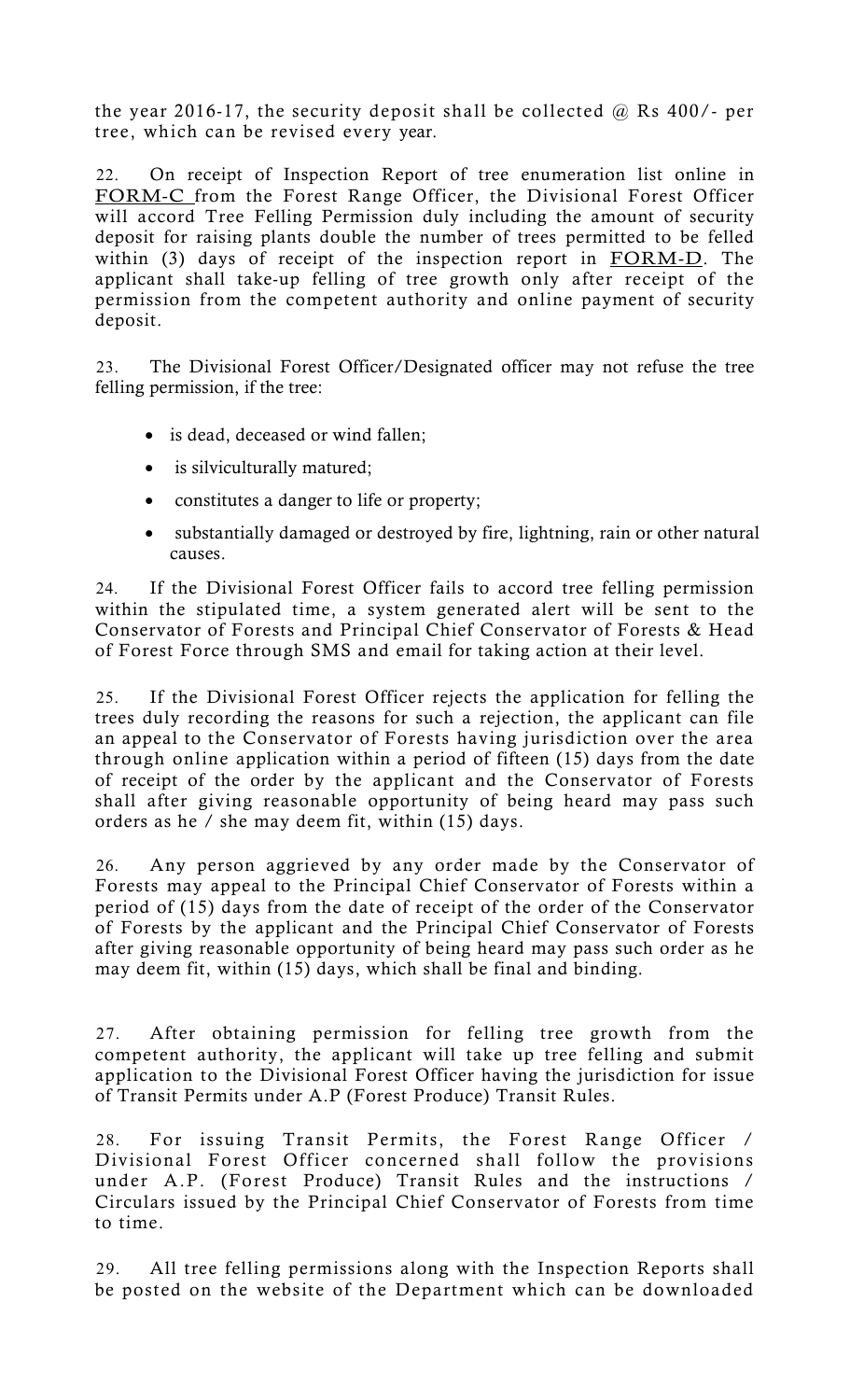by the applicant for their applications. Certificates shall be available in public domain for viewing by the 3rd party.

30. All the Divisional Forest Officers shall follow the above instructions and ensure that tree felling permission is granted within the stipulated time as per the flow chart enclosed. The necessary formats, certificates, and flow charts are enclosed as Annexures to this order.

31. The Principal Chief Conservator of Forests & Head of Forest Force, Andhra Pradesh shall take further follow up action to ensure implementation of orders issued herein.

# **(BY ORDER AND IN THE NAME OF THE GOVERNOR OF ANDHRA PRADESH)**

#### **G. ANANTHA RAMU PRINCIPAL SECRETARY TO GOVERNMENT**

To

The Principal Chief Conservator of Forests & Head of Forest Force, Andhra Pradesh, Guntur

## **Copy to**

- 1.The Secretary, Industries & Commerce (IP) Department
- 2. The Director of Industries and Commerce Department
- 3. All District Collectors
- 4. All Conservators of Forests in the State
- 5. The Managing Director of AP Forest Development Corporation
- 6. Member-Secretary, Pollution Control Board
- 7. The P.S to Chief Secretary to Government
- 8. The Members of SIPC / SIPB
- 9. The Special Chief Secretary to Hon'ble Chief Minister
- 10.P. S to Minister (FES&T)

11.P.S to Principal Secretary to Government, EFS&T Department.

## **// FORWARDED:: BY ORDER //**

 **SECTION OFFICER**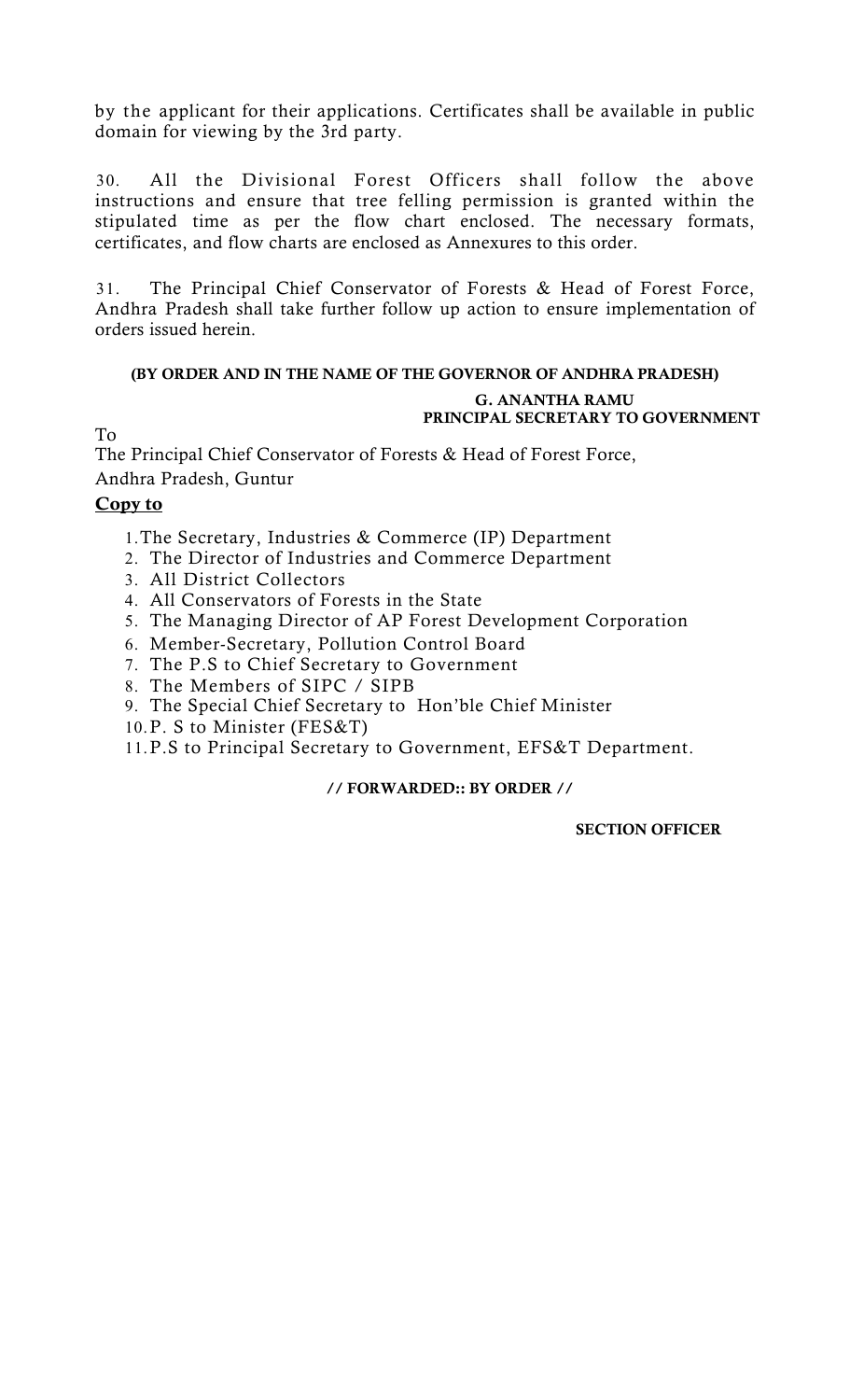## **FLOW CHART**

**Applicant:** Online submission of application in FORM-13 along with the Attachments of Enumeration list of trees to be felled in FORM-A and certificate of Ownership of premises/trees by Tahsildar (Mandal Revenue officer) in FORM-B and online payment towards inspection fee for the trees to be felled and security deposit towards replanting online generation of acknowledgement to the applicant.

## **Divisional Forest Officer concerned.**

**Divisional Forest Officer:** On receipt, verify correctness and forwards application to Forest Officer online. Sends SMS/e-mail alert to the applicant.

**Inspecting Officer:** Preparation of Enumeration data by the Forest Section Officer, inspection of proposed site for felling of trees and test checking by Forest Range Officer including the test the Sub-DFO/DFO in related cases. (8days).

**Forest Range Officer:** Submission of online inspection report in FORM-C by the Forest Range Officer to the Divisional Forest Officer and copy to the applicant through e-mail and SMS alert. (2days).

**Divisional Forest Officer:** According or refusing felling permission to the applicant by uploading the signed copy of felling permission, on receipt of security deposit and inspection from F.R.O in FORM-D. (3 days).

**Applicant:** Submission of appeal by the applicant to the concerned Conservator of Forests/Prl. Chief Conservator of Forests in case of disagreement with the orders of Divisional Forest Officer. (l5 days)

**Conservator of Forests:** Disposal of appeal by the Conservator of Forests / Prl. Chief Conservator of forests. (l5 days).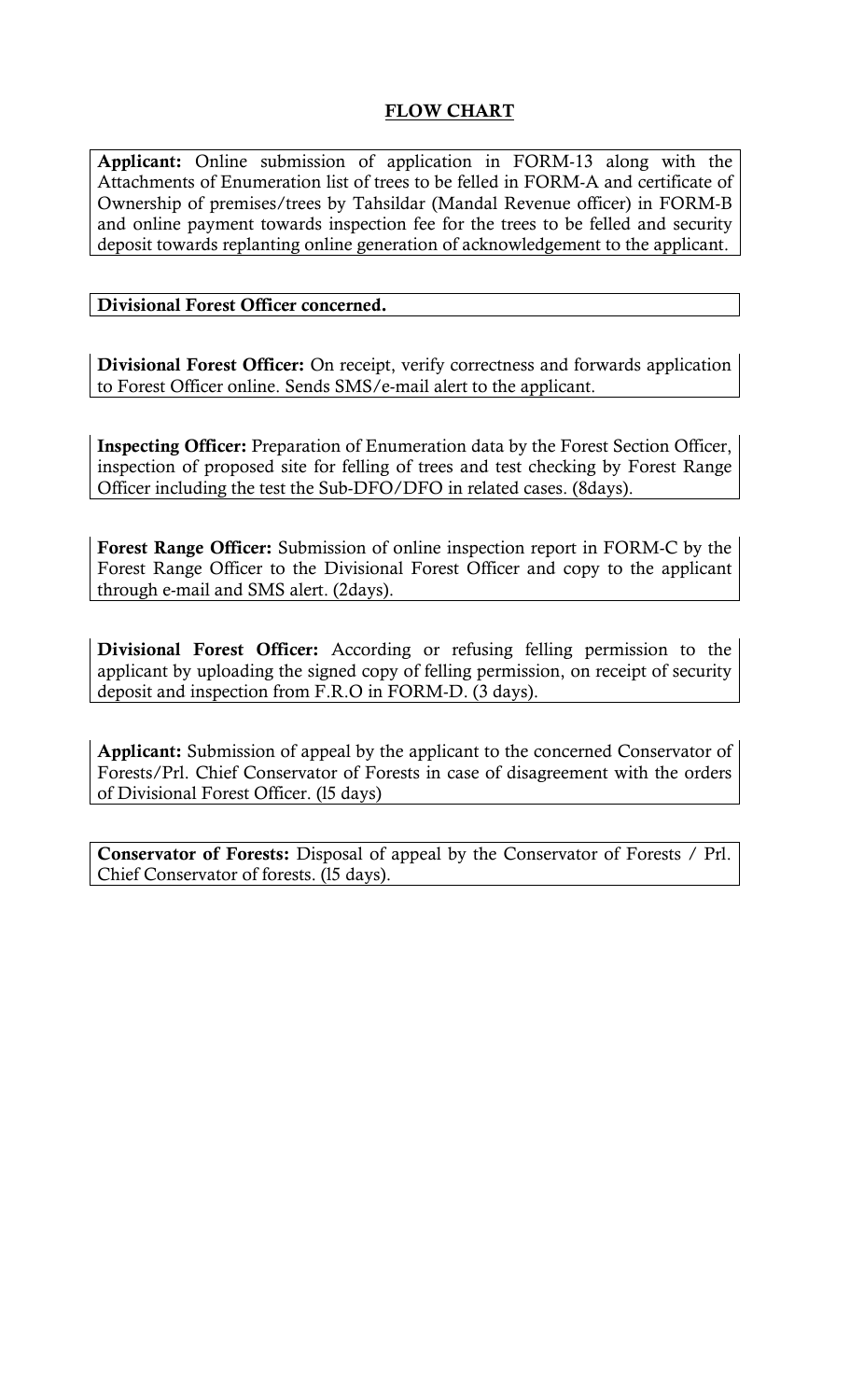#### **FORM- 13**

#### **(under Rule 24 of WALTA)**

#### **APPLICATION FOR PERMISSION FOR FELLING OF TREES**

- 1) Name of the Applicant/Firm/Company :
- 2) Father's Name:
- 3) Age in completed years:
- 4) Complete postal address of the Applicant:
- 5) Contact Number of Applicant:
	- a) Phone :
	- b) Mobile
- 6) E-mail I.D of the Applicant :
- 7) Photo I.D. of Applicant: PAN/Aadhar/Voter I.D./Driving License/Passport
- 8) Address/Location of premises/Land/Plot where tree felling is proposed
	- a) Survey No./Plot No./Door No.
	- b) Classification of the land
	- c) Village/Street
	- d) Mandal/Municipality/Municipal Corporation
	- e) District
	- f) Latitude and Longitude of premises

|         | g) Boundary description: |
|---------|--------------------------|
| East :  |                          |
| West :  |                          |
| North : |                          |
| South:  |                          |

- 9) Whether it is recorded as Forest (Adavi poramboke/ Mysoora etc.) in any government record?
- 10) Category of Premises (Please tick the relevant) :
	- (a) Industrial New proposed or existing.
	- (b) Commercial
	- (c) Institutional
	- (d) Others Specify
- 11) Area of the Premises
- 12) No. of trees and species proposed to be felled:

| <b>Sl. No.</b> | <b>Tree Species</b> | No. of Trees<br>existing in<br>the premises/<br>plot | No. of Trees<br>proposed<br>for felling | Whether<br>exempted<br>from<br><b>WALTA</b> or<br>not. |
|----------------|---------------------|------------------------------------------------------|-----------------------------------------|--------------------------------------------------------|
|                | $\bf(2)$            | (3)                                                  | (4)                                     | $\left(5\right)$                                       |

13) Reason for proposing to fell the tree/trees: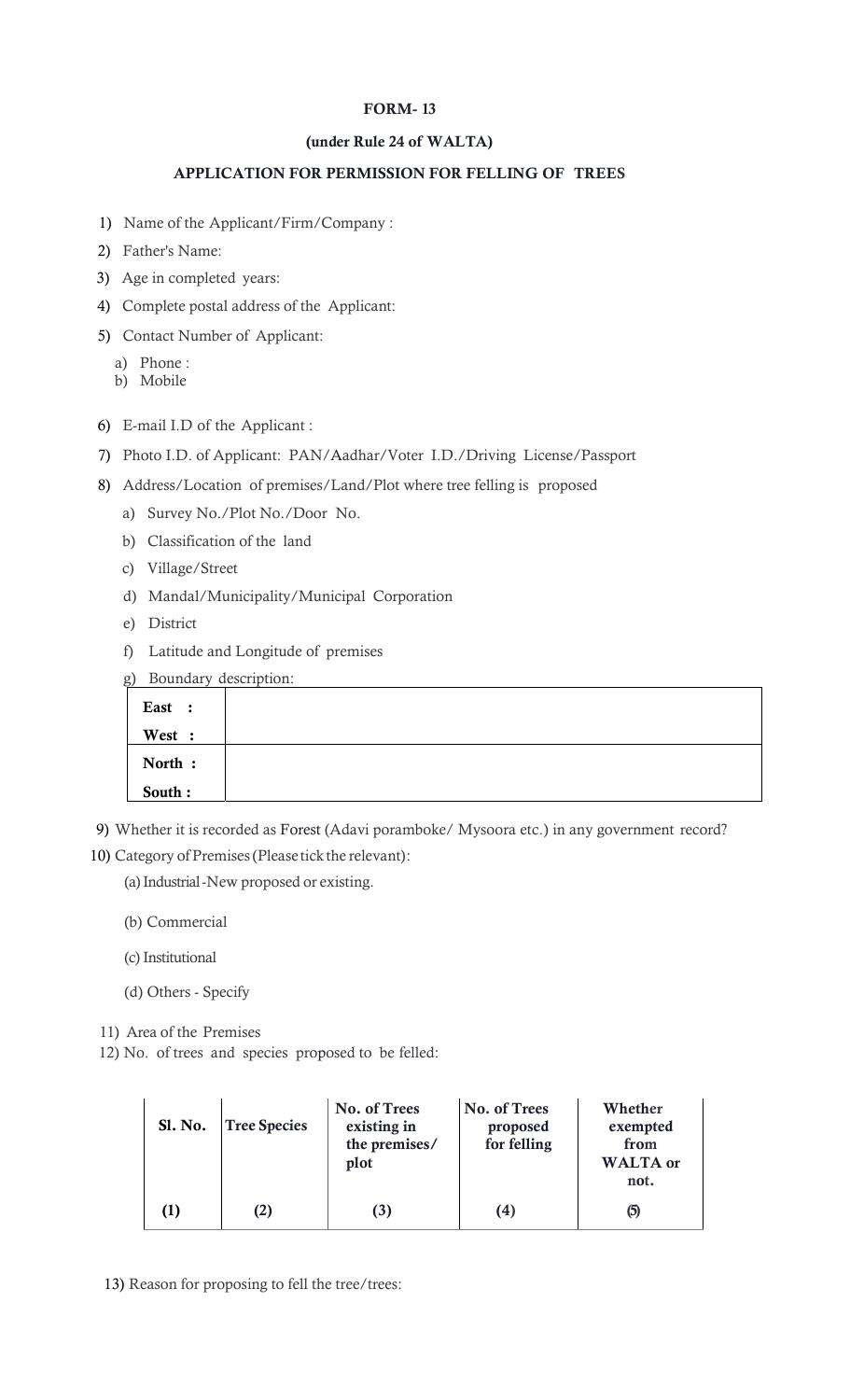| 14) Whether enumeration list of trees to be felled in FORM-A enclosed:                 | YES/NO. |  |  |  |  |  |  |  |
|----------------------------------------------------------------------------------------|---------|--|--|--|--|--|--|--|
| 15) Whether surveyed sketch of the land enclosed:                                      | YES/NO. |  |  |  |  |  |  |  |
| 16) Whether location map of the land enclosed:                                         | YES/NO. |  |  |  |  |  |  |  |
| 17) Whether Certificate of Ownership over Forest Produce issued by Tahsildar attached: |         |  |  |  |  |  |  |  |
|                                                                                        | YES/NO. |  |  |  |  |  |  |  |
| 18) Whether tree felling permission fee paid:                                          | YES/NO. |  |  |  |  |  |  |  |

## **CERTIFICATE**

I here by certify that the species and other details of trees as disclosed above are correct to the best of my knowledge and other information furnished above is true and correct.

I undertake that I shall replant immediately trees in place of the tree / trees felled as per A.P. WA LTA Rules, failing which, plants will be raised by the Authority / Designated Officer at my cost.

Place:

Date: Signature. Name of the Applicant: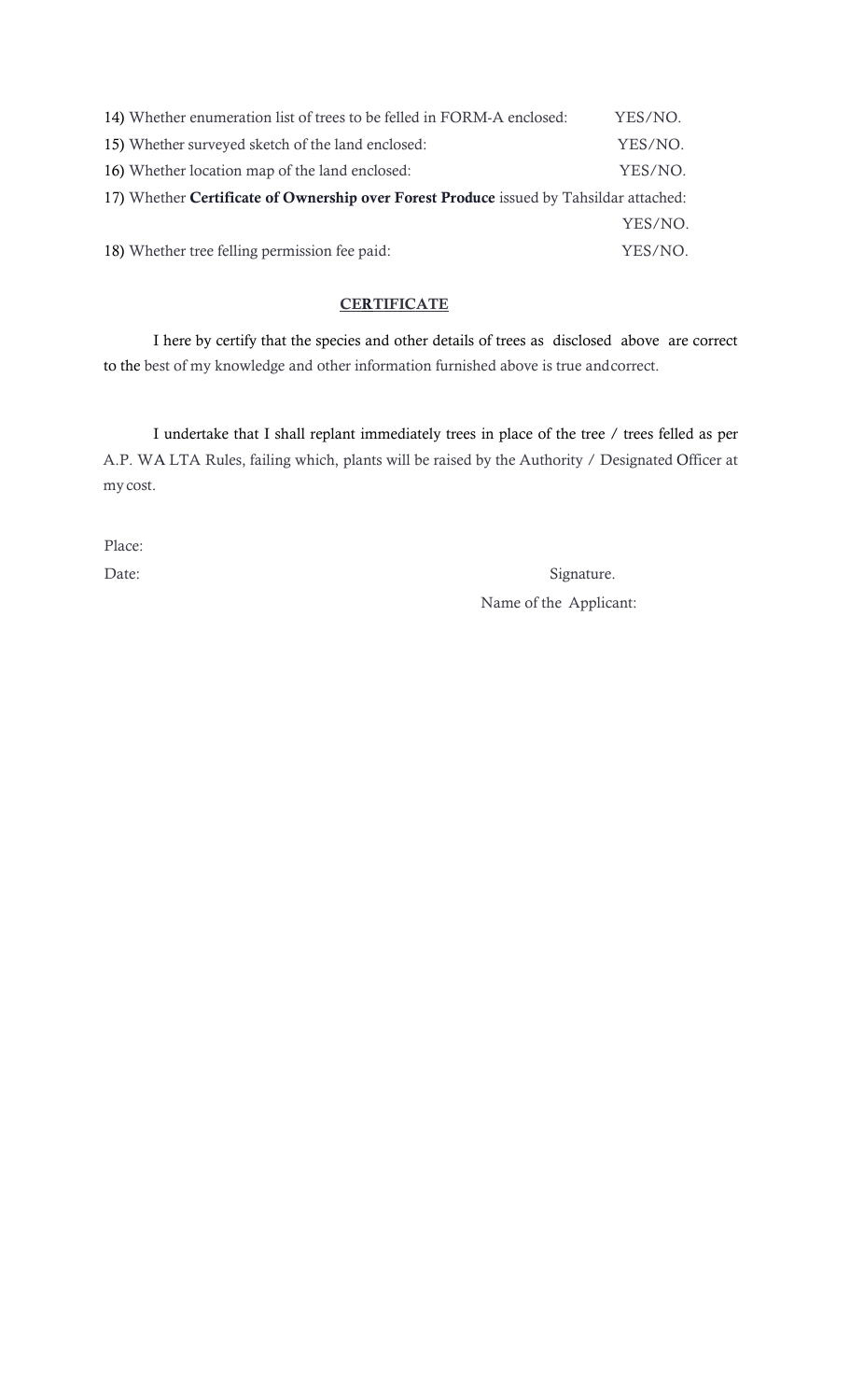## **FORM-A**

# **(Enumeration list of trees proposed to be felled by the applicant)**

| SI.<br>No. | Tree No. (Shall<br>be marked on tree<br>with white color<br>paint | <b>Species</b> | <b>Estimated height</b><br>of Trees (Mts) | Measured girth (in CMs)<br>around the tree at the<br>height of 1.37 Mts from the<br>ground (breast height) |
|------------|-------------------------------------------------------------------|----------------|-------------------------------------------|------------------------------------------------------------------------------------------------------------|
|            |                                                                   |                |                                           |                                                                                                            |
|            |                                                                   |                |                                           |                                                                                                            |
|            |                                                                   |                |                                           |                                                                                                            |
|            |                                                                   |                |                                           |                                                                                                            |
|            |                                                                   |                |                                           |                                                                                                            |
|            |                                                                   |                |                                           |                                                                                                            |
|            |                                                                   |                |                                           |                                                                                                            |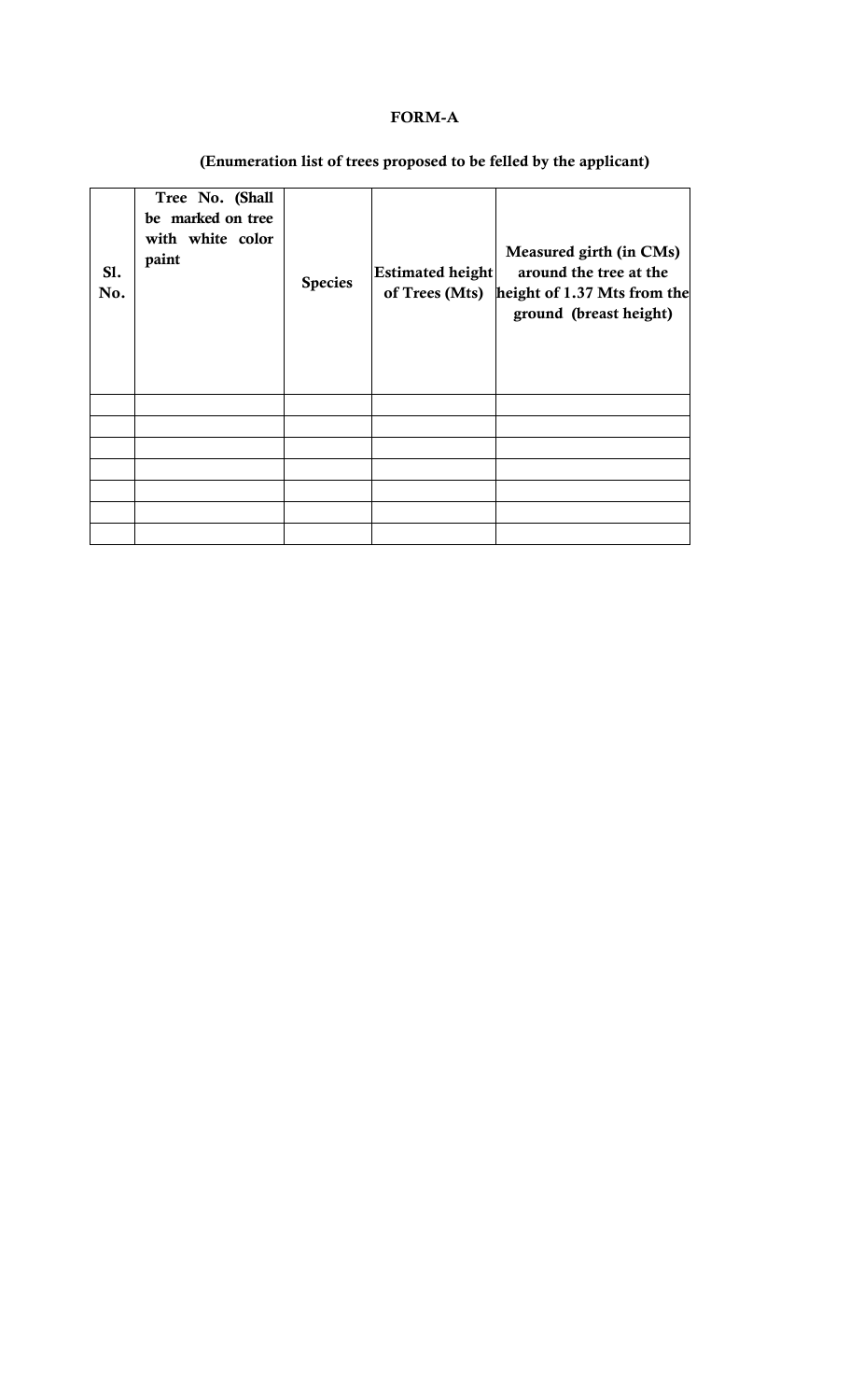| $FORM - B$                                             |  |
|--------------------------------------------------------|--|
| <b>CERTIFICATE OF OWNERSHIP OF TREE/FOREST PRODUCE</b> |  |

| 1) | Name of the Applicant                                           |                                                                                                 |
|----|-----------------------------------------------------------------|-------------------------------------------------------------------------------------------------|
| 2) | Name of the Land holder                                         |                                                                                                 |
| 3) | Particulars of the Land                                         |                                                                                                 |
|    | Sy. No.<br>a)                                                   |                                                                                                 |
|    | Extent                                                          |                                                                                                 |
|    | b)                                                              |                                                                                                 |
|    | Village<br>$\mathcal{C}$ )                                      |                                                                                                 |
|    | Mandal<br>d)                                                    |                                                                                                 |
|    | District<br>e)                                                  |                                                                                                 |
|    | PPB No. / TD No.<br>f)                                          |                                                                                                 |
|    | Khata No.<br>g)                                                 |                                                                                                 |
|    | 4) Classification of the Land<br>(AsperSethwar / Khasrapahani)  |                                                                                                 |
|    | 5) Whether the land is falling within the forest<br>area        |                                                                                                 |
| 6) | Nature of acquisition<br>Lease/Allotment/Assignment/ORCPurchase |                                                                                                 |
| 7) | Location Sketch of the Land showing The<br>location of trees    |                                                                                                 |
|    | 8) Whether the land is free from all encumbrances               |                                                                                                 |
|    | 9) Details of Court / Title disputes, if any                    |                                                                                                 |
|    | 10) No. of trees existing on the land                           |                                                                                                 |
|    | revenue record                                                  | 11) Whether Proposed land recorded as "Forest" (Adavi poramboke/Mysoora etc.) in the<br>YES/NO. |
|    |                                                                 | I have inspected the land and examined the records and the documents submitted by<br>the        |

R/o The Landholder is entitled to the timber and other forest produce existing on the land mentioned above

Place: Signature of TAHSILDAR.

Date : Mandal: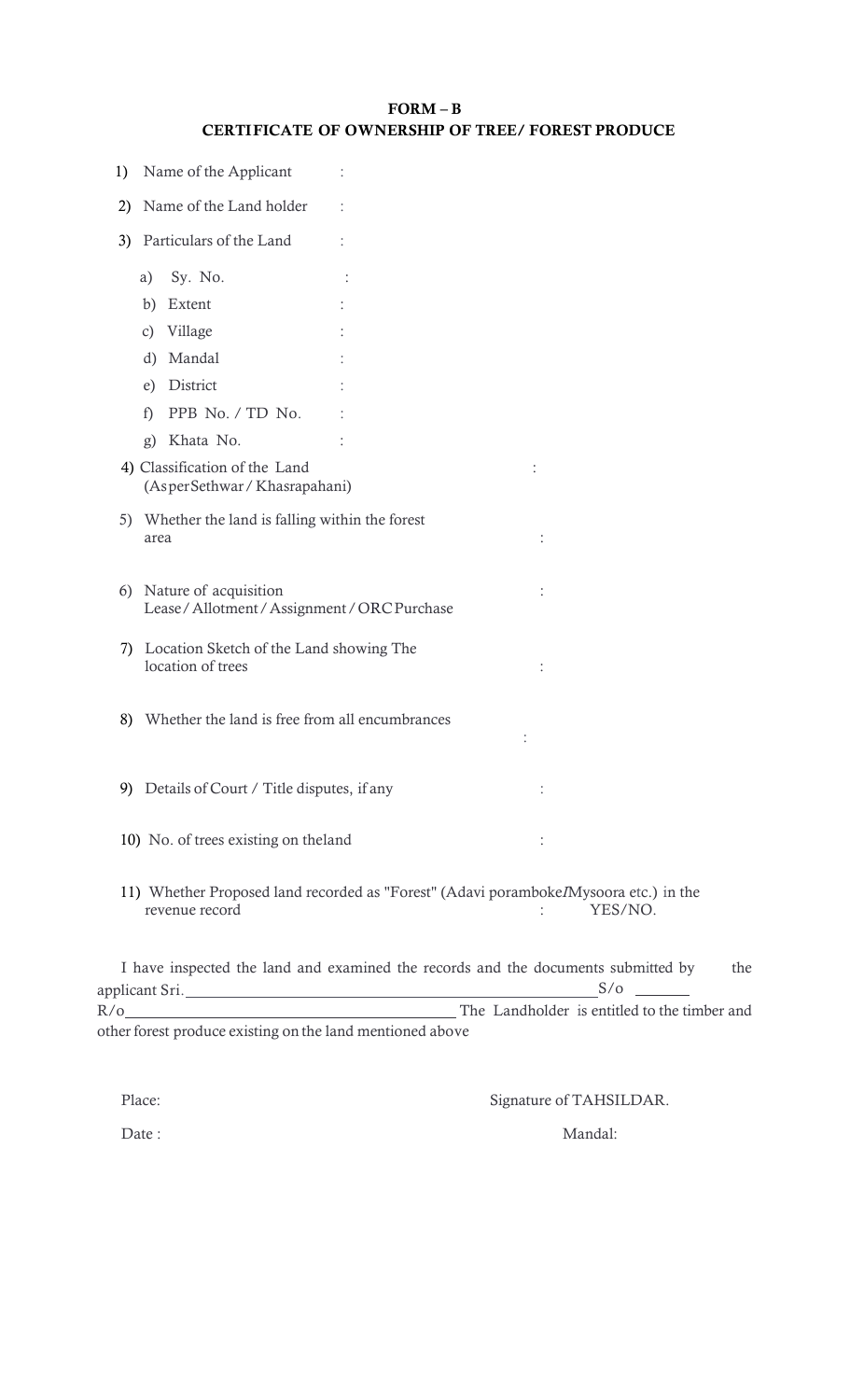## **Form –C**

Name of the forest Division : Name of the Forest Range

| Details of tree felling as recorded by the<br>Applicant |                                                                                 |                |                                      |                                                                                                                              | Inspection details of the trees proposed for felling as furnished by Forest Range Officer |                                                   |                 |                                                 |                             |                              |                             |                                                               |                              |
|---------------------------------------------------------|---------------------------------------------------------------------------------|----------------|--------------------------------------|------------------------------------------------------------------------------------------------------------------------------|-------------------------------------------------------------------------------------------|---------------------------------------------------|-----------------|-------------------------------------------------|-----------------------------|------------------------------|-----------------------------|---------------------------------------------------------------|------------------------------|
| Sl<br>No                                                | Tree No.<br>(shall be<br>marked<br>on tree<br>with<br>white<br>colour<br>paint) | <b>Species</b> | Estimated<br>height of<br>tree (Mts) | Measured<br>Girth (In<br>cms)<br>around the<br>tree at<br>height of<br>1.37 Mts<br>from the<br>ground<br>(breast)<br>height) | Estimated<br>height of<br>tree (Mts)                                                      | Measured<br>Girth<br>(Mts) at<br>breast<br>height | Volume<br>(Cum) | Estimated<br>Fuel/Root/<br>Faggot<br>wood (Cum) | Estimated<br>No.of<br>poles | Estimated<br>No.of<br>Vasams | Estimated<br>No.of<br>Bajus | Whether<br>Recommended<br>for felling (Yes<br>/N <sub>0</sub> | If, No<br>mention<br>reasons |
|                                                         |                                                                                 |                |                                      |                                                                                                                              |                                                                                           |                                                   |                 |                                                 |                             |                              |                             |                                                               |                              |
|                                                         |                                                                                 |                |                                      |                                                                                                                              |                                                                                           |                                                   |                 |                                                 |                             |                              |                             |                                                               |                              |
|                                                         |                                                                                 |                |                                      |                                                                                                                              |                                                                                           |                                                   |                 |                                                 |                             |                              |                             |                                                               |                              |